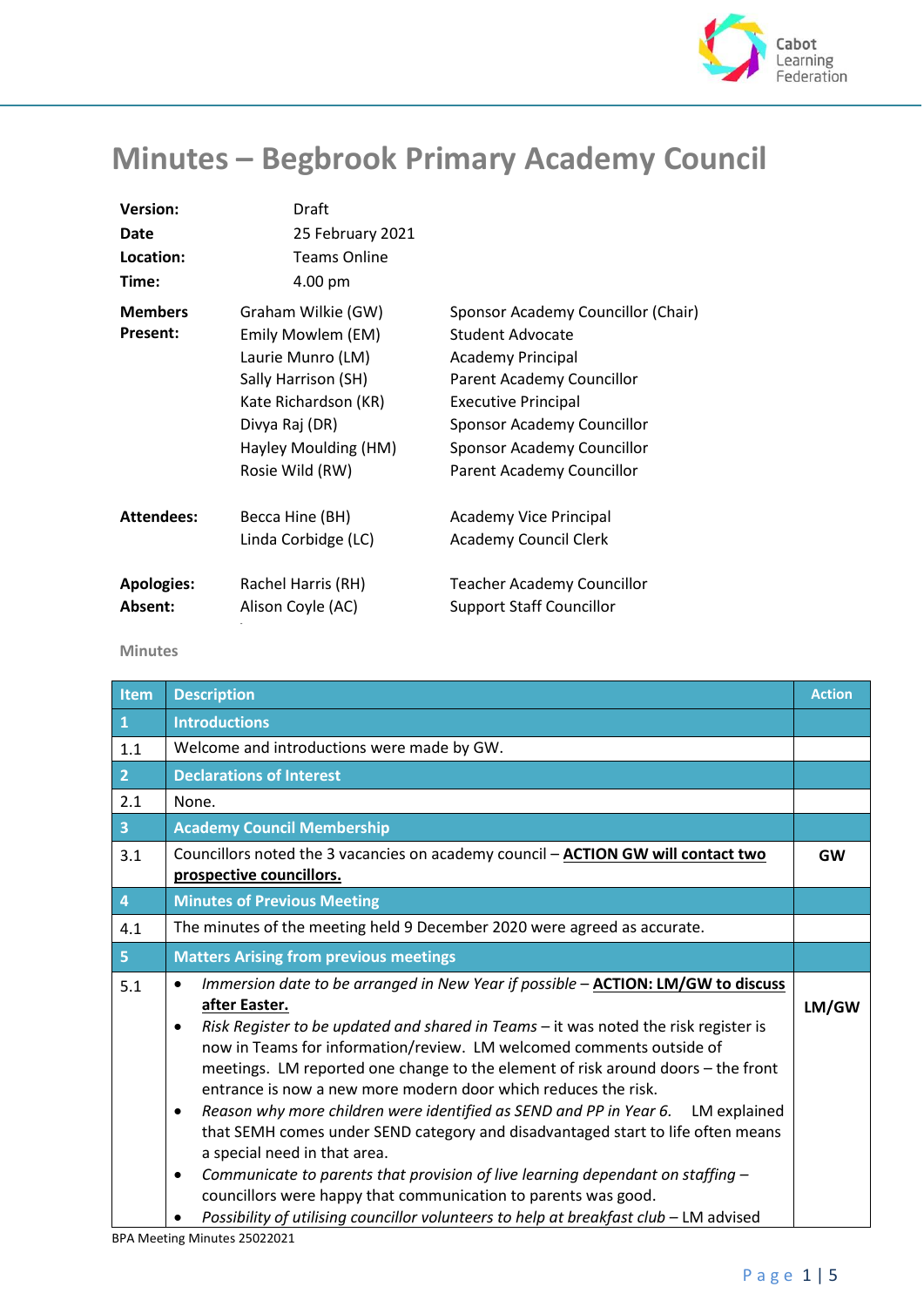

| Item           | <b>Description</b>                                                                                                                                                                                                                                                                                                                                                                                                                                                                                                                                                                                                                                                                                                                                                                                                                                                                                                                                                                                                                                                                                                                                                                                                                                                                                                                                                                                                                                                                                                                                                                                                                                                                                                                                                                                                                                                                                                                                                                                                                                                                                                                                                                 | <b>Action</b> |
|----------------|------------------------------------------------------------------------------------------------------------------------------------------------------------------------------------------------------------------------------------------------------------------------------------------------------------------------------------------------------------------------------------------------------------------------------------------------------------------------------------------------------------------------------------------------------------------------------------------------------------------------------------------------------------------------------------------------------------------------------------------------------------------------------------------------------------------------------------------------------------------------------------------------------------------------------------------------------------------------------------------------------------------------------------------------------------------------------------------------------------------------------------------------------------------------------------------------------------------------------------------------------------------------------------------------------------------------------------------------------------------------------------------------------------------------------------------------------------------------------------------------------------------------------------------------------------------------------------------------------------------------------------------------------------------------------------------------------------------------------------------------------------------------------------------------------------------------------------------------------------------------------------------------------------------------------------------------------------------------------------------------------------------------------------------------------------------------------------------------------------------------------------------------------------------------------------|---------------|
|                | that Covid-19 restrictions had resulted in the limiting of any volunteers in school,<br>however the offer to help in future was noted.                                                                                                                                                                                                                                                                                                                                                                                                                                                                                                                                                                                                                                                                                                                                                                                                                                                                                                                                                                                                                                                                                                                                                                                                                                                                                                                                                                                                                                                                                                                                                                                                                                                                                                                                                                                                                                                                                                                                                                                                                                             |               |
|                | RSHE Policy wording to be amended re age - ACTION BH would amend.                                                                                                                                                                                                                                                                                                                                                                                                                                                                                                                                                                                                                                                                                                                                                                                                                                                                                                                                                                                                                                                                                                                                                                                                                                                                                                                                                                                                                                                                                                                                                                                                                                                                                                                                                                                                                                                                                                                                                                                                                                                                                                                  | BH            |
| 6 <sup>1</sup> | <b>Pupil Voice / Student Advocate</b>                                                                                                                                                                                                                                                                                                                                                                                                                                                                                                                                                                                                                                                                                                                                                                                                                                                                                                                                                                                                                                                                                                                                                                                                                                                                                                                                                                                                                                                                                                                                                                                                                                                                                                                                                                                                                                                                                                                                                                                                                                                                                                                                              |               |
| 6.1            | EM briefed councillors on the recent pupil survey which had 83/400 responses.<br>70%<br>strongly agree/agree engaging in live lessons and tasks. 91% agree strongly agree that<br>tasks are appropriate for them. 71% overall said been enjoyable. 85% experienced<br>broad and balanced curriculum. 85% learning was more effective this time around<br>compared to last time. General trends showed children enjoying creative arty tasks<br>and seeing each other and teachers during live lesson. Less positive points received<br>were they would like more individual feedback. Early Years was an area where there<br>had been more challenge which was expected for that age group. Overall responses<br>were really positive with no surprises.<br>Councillors commented that it was really encouraging to see such high<br>satisfaction across the range of questions. LM responded regarding request for<br>more individual feedback that the most useful feedback is 'in the moment' and<br>opportunities for deliberate practice.<br>Councillors asked if any aspects around Early Years home learning would be<br>$\bullet$<br>different in future. LM explained the difficulties with those classes with teachers<br>with long term Covid out for extended periods. There were more children in<br>Reception that any other year group in school $-$ 3 classes and capacity for<br>supporting online learning had not been possible in the same way. Small group<br>sessions which had worked well would be taken forward depending on staff<br>capacity.<br>Parent Councillors commented on the exceptional provision seen for home<br>٠<br>learning.<br>Councillors expressed concern at the possibility of a wider gap for those that have<br>$\bullet$<br>not had the support at home. LM commented that 223 children had been in<br>school; almost all of the children at risk of not engaging were in school as these are<br>some of most vulnerable families and children. Children learning at home had<br>been tracked for range of engagement; this information was being captured now in<br>the return to school plan re priority for intervention work. |               |
|                | <b>Academy Council Report</b>                                                                                                                                                                                                                                                                                                                                                                                                                                                                                                                                                                                                                                                                                                                                                                                                                                                                                                                                                                                                                                                                                                                                                                                                                                                                                                                                                                                                                                                                                                                                                                                                                                                                                                                                                                                                                                                                                                                                                                                                                                                                                                                                                      |               |
| $\overline{7}$ | <b>Quality of Education</b>                                                                                                                                                                                                                                                                                                                                                                                                                                                                                                                                                                                                                                                                                                                                                                                                                                                                                                                                                                                                                                                                                                                                                                                                                                                                                                                                                                                                                                                                                                                                                                                                                                                                                                                                                                                                                                                                                                                                                                                                                                                                                                                                                        |               |
| 7.1            | LM briefed councillors on highlights from the shared report, which included the BPA<br>Distance Learning offer. LM had focused academy improvement time on CPD for home<br>learning during Term 2. Councillors noted the decision to pause in the improvement<br>plan to focus on the CPD for home learning across the curriculum. As SATs for Year 2<br>and Year 6 had been cancelled this year the academy would be using other forms of<br>assessment to provide the next settings with accurate data.                                                                                                                                                                                                                                                                                                                                                                                                                                                                                                                                                                                                                                                                                                                                                                                                                                                                                                                                                                                                                                                                                                                                                                                                                                                                                                                                                                                                                                                                                                                                                                                                                                                                          |               |
|                | Councillors asked if any additional action is being taken to support Year 6 children<br>$\bullet$<br>over the coming months. LM explained the need to focus on ensuring the children<br>were as secondary ready as possible which would include still teaching/using<br>therapies for children's individual targets. Year 6 camp had been postponed from<br>October to June. BH was in contact with PGL to create an equivalent experience if<br>camp was unable to go going ahead to ensure the children received that<br>experience.<br>Councillors asked what actions were being taken to support children and staff to<br>٠<br>transition back in on full opening.<br>LM explained actions being taken to alleviate                                                                                                                                                                                                                                                                                                                                                                                                                                                                                                                                                                                                                                                                                                                                                                                                                                                                                                                                                                                                                                                                                                                                                                                                                                                                                                                                                                                                                                                            |               |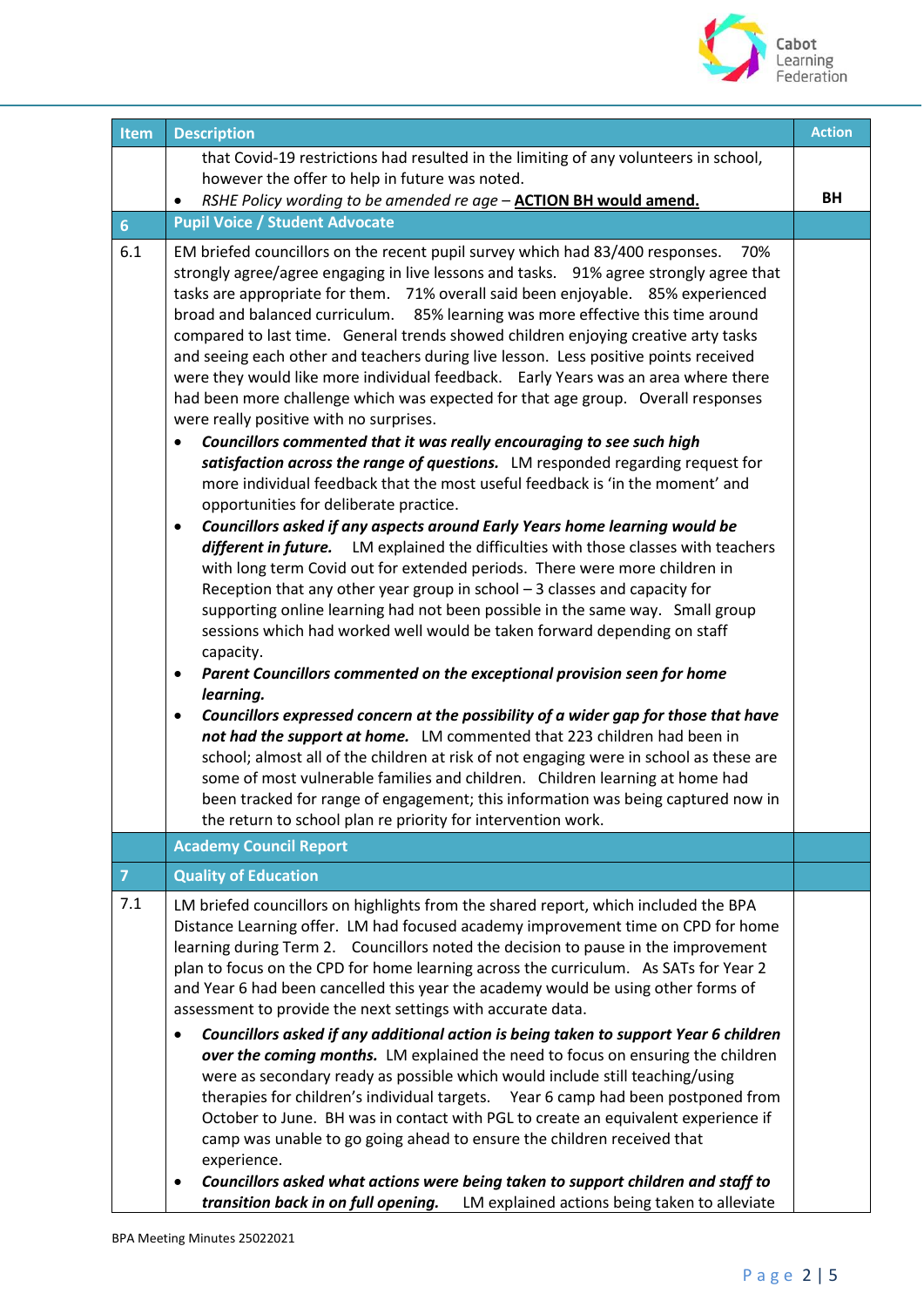

| <b>Item</b>    | <b>Description</b>                                                                                                                                                                                                                                                                                                                                                                                                                                                                                                                                                                                                                                                                                                                                                                                                                                                                                                                                                                                                                                                                                                                                                                                                                                                                                                                                                                                                                                                                                                                                                                                                                                                                                                                                                                                     | <b>Action</b>   |
|----------------|--------------------------------------------------------------------------------------------------------------------------------------------------------------------------------------------------------------------------------------------------------------------------------------------------------------------------------------------------------------------------------------------------------------------------------------------------------------------------------------------------------------------------------------------------------------------------------------------------------------------------------------------------------------------------------------------------------------------------------------------------------------------------------------------------------------------------------------------------------------------------------------------------------------------------------------------------------------------------------------------------------------------------------------------------------------------------------------------------------------------------------------------------------------------------------------------------------------------------------------------------------------------------------------------------------------------------------------------------------------------------------------------------------------------------------------------------------------------------------------------------------------------------------------------------------------------------------------------------------------------------------------------------------------------------------------------------------------------------------------------------------------------------------------------------------|-----------------|
|                | some of the worries and the focus on addressing concerns of children in school who<br>had preferred the smaller classes. A CPD session will set out a road map back to<br>school, appropriate to year groups to create community and a coherent group of<br>children.                                                                                                                                                                                                                                                                                                                                                                                                                                                                                                                                                                                                                                                                                                                                                                                                                                                                                                                                                                                                                                                                                                                                                                                                                                                                                                                                                                                                                                                                                                                                  |                 |
| $\overline{9}$ | <b>Achievements and Standards</b>                                                                                                                                                                                                                                                                                                                                                                                                                                                                                                                                                                                                                                                                                                                                                                                                                                                                                                                                                                                                                                                                                                                                                                                                                                                                                                                                                                                                                                                                                                                                                                                                                                                                                                                                                                      |                 |
| 9.1            | Attendance<br>LM was pleased to report that only one of the ten children with EHCPs was not in<br>school; this was the right decision for that particular child who was supported 1:1 on a<br>daily basis. Over 220 children were attending each day - between 35/40%.<br><b>Councillors asked questions around attendance.</b> It was noted that both<br>vulnerable children and keyworker children had attended; the school had followed<br>the new guidance on attendance and increased numbers were now allowed in each<br>Parents were mindful of staff, staying behind lines etc. There were no<br>classroom.<br>issues with staff coming back from Covid related absence; staff were welcomed<br>back following regular wellbeing calls.                                                                                                                                                                                                                                                                                                                                                                                                                                                                                                                                                                                                                                                                                                                                                                                                                                                                                                                                                                                                                                                        |                 |
| 9.2            | LM briefed council on recommendations from the panel following GW/LM attending<br>scrutiny. Recommendations from panel and actions:<br><b>Communication with parents</b> – recommendation from last Ofsted visit – the school<br>$\bullet$<br>had worked hard at communication; this was still a trail.<br>Appointed new AP - Sian. The opportunity had been taken to look at SLT roles. As<br>$\bullet$<br>a result Sian is leading on a longer piece of work called 'by design not accident'.<br>Impact of initiative - being able to demonstrate impact of Catch Up/Pupil<br>$\bullet$<br>Premium spend. One of key spends was to support children read in Year 3 - this<br>period of lockdown prevented that work happening; this has now re-started.<br>ACTION: Councillors requested follow up on how effective strategies have been<br>with Catch Up, including Y3 reading.<br>Why hasn't Early Years been discussed at Academy Council? LM explained that<br>٠<br>as there were bigger risks outside of Early Years Academy Council had focussed on<br>those. Councillors noted there would be greater focus on Early Years going<br>forward. ACTION: Councillors requested a presentation on Early Years at the next<br>meeting.<br>Pausing AIP re CPD. LM explained this would be accelerated once back in school<br>$\bullet$<br>with clear definitions of what is being covered. The plan after Easter, alongside<br>supporting children's wellbeing, is being able to use curriculum time for assessment<br>to accurately report on where children are and what to teach in Terms 5 & 6.<br>Subject Leaders - huge area of focus on AIP - this had not been possible during<br>$\bullet$<br>this period. Expectations were a longer piece of work which would be on the AIP<br>next year. | LM<br><b>LM</b> |
| 9.3            | Behaviour<br>LM reported that there had been no exclusions this school year. There had been a<br>continuation of GEM assemblies and focus on learning attitudes in school and at home.<br>During this period a lot of children with high needs had been in school and behaviour<br>had been good. A few children had needed additional support which had been<br>delivered as much as possible.<br>Councillors asked if it was expected this would be maintained when the whole<br>school returns. LM explained the challenges of maintaining restrictions with the<br>openness; children with additional needs would be supported by trying to make it<br>less of a battle; shifting language, better at tracking and tracing. Councillors were<br>encouraged to see steps in place to support the aim.                                                                                                                                                                                                                                                                                                                                                                                                                                                                                                                                                                                                                                                                                                                                                                                                                                                                                                                                                                                               |                 |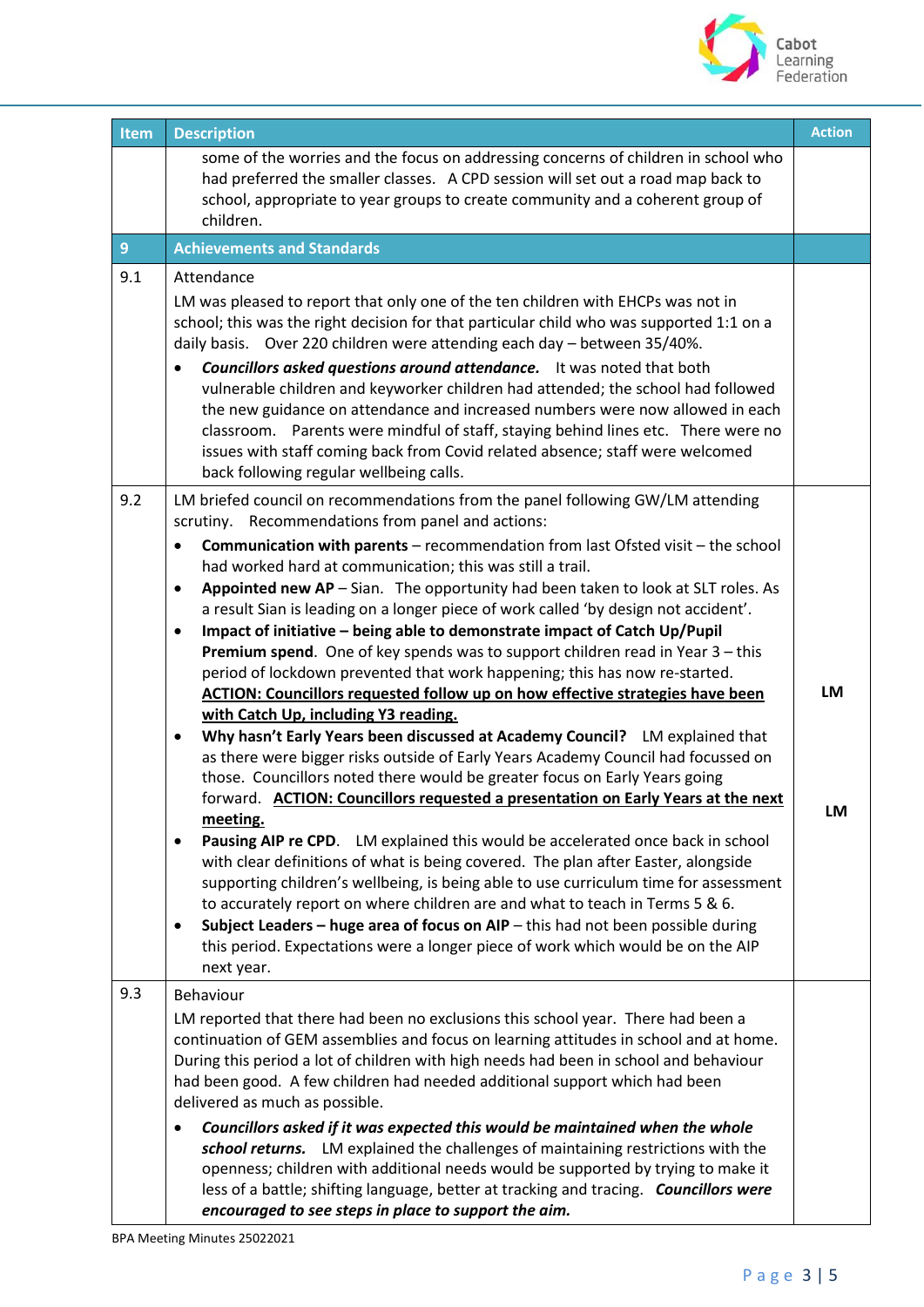

| <b>Item</b> | <b>Description</b>                                                                                                                                                                                                                                                                                                                                                                                                                                                                                                                                                                                                                                                                                                                                                                                                                                                                                                                                 | <b>Action</b> |
|-------------|----------------------------------------------------------------------------------------------------------------------------------------------------------------------------------------------------------------------------------------------------------------------------------------------------------------------------------------------------------------------------------------------------------------------------------------------------------------------------------------------------------------------------------------------------------------------------------------------------------------------------------------------------------------------------------------------------------------------------------------------------------------------------------------------------------------------------------------------------------------------------------------------------------------------------------------------------|---------------|
| 9.4         | Pupil Premium Strategy & Catch Up Premium<br>LM briefed council on the updated Pupil Premium Strategy Report which had been<br>shared. This was an ongoing piece of work due to the need to reassess some children<br>in the disadvantaged category on how best to support their needs following lockdown.<br>Councillors asked how the difference from past to now would be monitored and<br>PP Grant used. LM explained how data/soft data is collected and used to work out<br>common elements/trends and create school culture and climate that supports<br>those elements.<br>Children in Care<br>LM reported that all children in care had been in school full time.<br>Catch Up Premium<br>Additional laptops had been purchased with Catch Up premium which had been a<br>useful spend to reduce children with digital deficit.                                                                                                            |               |
| 10          | <b>SEND</b>                                                                                                                                                                                                                                                                                                                                                                                                                                                                                                                                                                                                                                                                                                                                                                                                                                                                                                                                        |               |
| 10.1        | The SEND Report for Term 3 was shared.<br>Councillors commented on the amount of work involved and asked how the school<br>$\bullet$<br>was supporting Caroline with the increase in work around EHCP applications. LM<br>said the school was now more proactive in submitting applications; there were a<br>large number of adults working in Reception as the children were a complex group.<br>Following a meeting with Caroline regarding a lack of response from the LA re<br>children needing specialist provision, GW had written to the Head of Education.<br>Councillors asked if children awaiting EHCPs were currently attending school. LM<br>$\bullet$<br>confirmed they were attending. Councillors questioned the allocation of HTLAs.                                                                                                                                                                                              |               |
|             | ACTION: How are HTLAs allocated as 1:1s for each year to be in next report.<br><b>Finance, Health &amp; Safety &amp; Estates</b>                                                                                                                                                                                                                                                                                                                                                                                                                                                                                                                                                                                                                                                                                                                                                                                                                   | LM            |
| 11          |                                                                                                                                                                                                                                                                                                                                                                                                                                                                                                                                                                                                                                                                                                                                                                                                                                                                                                                                                    |               |
| 11.1        | Finance<br>LM explained that the rationale for the request to employ another HLTA to cover staff                                                                                                                                                                                                                                                                                                                                                                                                                                                                                                                                                                                                                                                                                                                                                                                                                                                   |               |
|             | absence was so that the school do not use supply teachers.  The school were currently<br>liaising with the central team on this.                                                                                                                                                                                                                                                                                                                                                                                                                                                                                                                                                                                                                                                                                                                                                                                                                   |               |
| 12          | <b>Safeguarding</b>                                                                                                                                                                                                                                                                                                                                                                                                                                                                                                                                                                                                                                                                                                                                                                                                                                                                                                                                |               |
| 12.1        | GW briefed councillors on his Safeguarding Visit Report which had been shared.<br>GW had met with Luke, who was now supporting the Designated Safeguarding<br>Lead, and had been reassured with the safeguarding approach and support<br>provided.<br>GW raised the emerging issue around E Safety re cyber bullying and child sexual<br>exploitation. GW asked if there was any further action needed regarding the<br>emerging issue around E-safety re cyber bullying and child sexual exploitation. It<br>was acknowledged the issue had been accelerated by children being at home with<br>screens during pandemic.<br>LM commented that the best organisation to support<br>was NSPCC. ACTION: Taken forward for update.<br>The Safeguarding Audit is due in Term 4.<br>GW commented that having Luke who was an expert in safeguarding who can<br>$\bullet$<br>communicate/advise staff, was a real strength. His and Zoe's role during the | <b>LM</b>     |
| 13          | pandemic was more valuable than ever.<br><b>Staffing and Wellbeing</b>                                                                                                                                                                                                                                                                                                                                                                                                                                                                                                                                                                                                                                                                                                                                                                                                                                                                             |               |